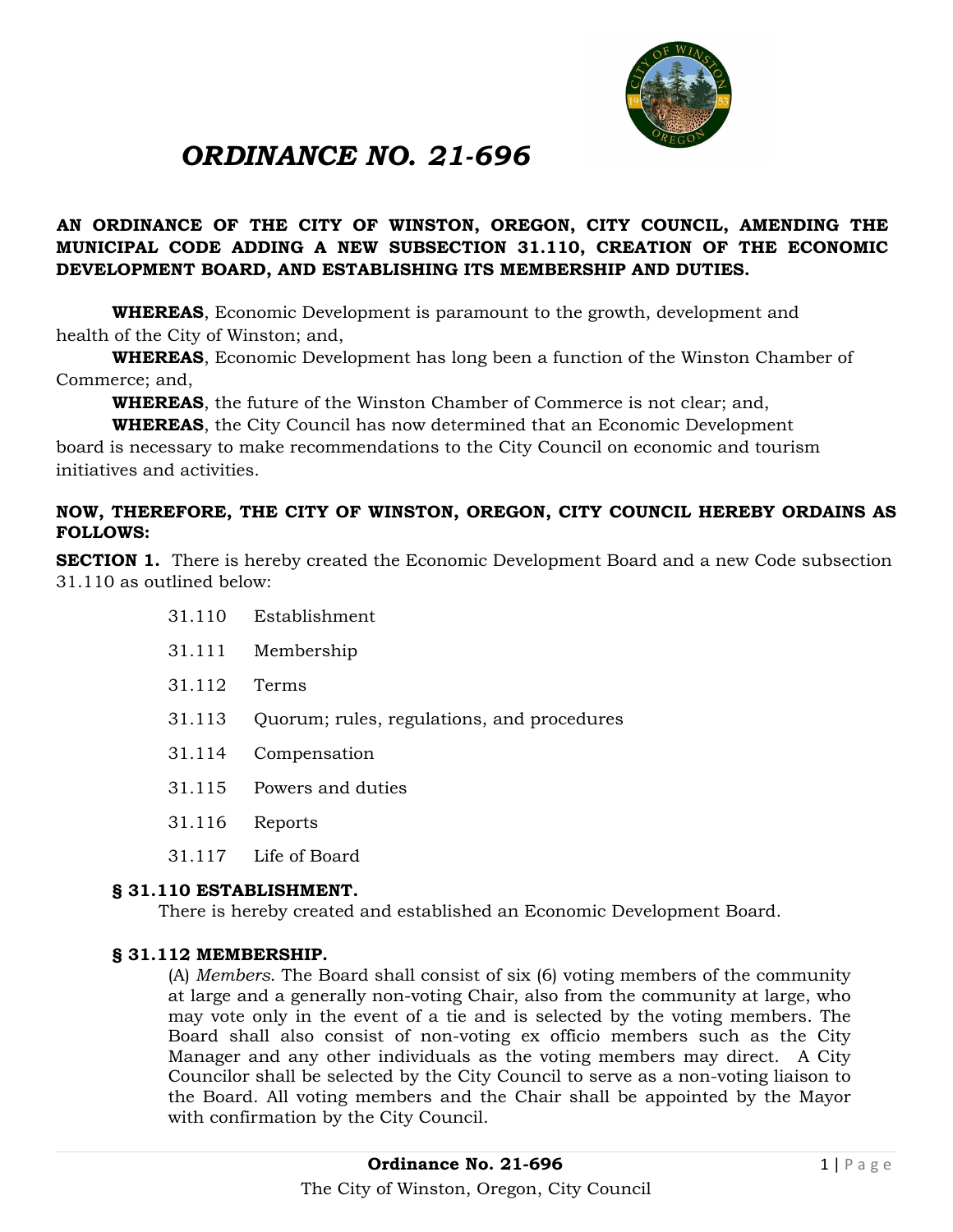(B) *Unexcused absences.* In the event of three consecutive unexcused absences from the regularly scheduled meetings of the City Economic Development Board, the Mayor shall declare that position vacant and may fill the position as per division (A) of this section.

## **§ 31.113 TERMS.**

The initial terms of the members shall be as follows: Chair for two years, beginning with the first meeting in January of even-numbered years; three members for one year; three members for two years. Thereafter, all terms shall be for three years. All terms, except the Chair, shall expire on January 31 of the appropriate year.

#### **§ 31.114 QUORUM; RULES, REGULATIONS AND PROCEDURES.**

Four voting members of the Economic Development Board shall constitute a quorum. The Board shall make rules, regulations, and procedures as it deems necessary, but all the rules, regulations and procedures shall be consistent with the laws of the state of Oregon, the City Charter and City Ordinances. The Board shall meet at least once per month on the second Wednesday of the month at 12:00 noon or as otherwise determined by the Board and approved by the Council.

#### **§ 31.115 COMPENSATION.**

Members of the Board shall receive no compensation for services rendered but may be reimbursed for any incidental expenditures approved by the Mayor and City Council.

#### **§ 31.116 POWERS AND DUTIES.**

- (A) In general, the Board shall act in an advisory capacity to the City Council and the City Manager in the in developing and implementing economic and tourism initiatives and activities.
	- 1. To review activities and funding potential from the City's Urban Renewal Agency.
	- 2. Make recommendations on requests from citizens or businesses for tourism grants from the City's Transient Room Tax funds.
	- 3. Track new economic development within the City.
	- 4. Review and make recommendations to City Council on economic development grants.
	- 5. Look for economic development activities to support the business community.
	- 6. Look for economic development opportunities such as potential new businesses.
	- 7. Work with other economic development partner agencies for the betterment of the Douglas County and State of Oregon economic base.

#### **§ 31.117 REPORTS.**

The Board shall submit copies of its minutes to the City Council and shall, in June of each year, make and file an annual report of its activities to the City Council; and any other reports as from time to time may be requested of it by the City Council. The format of all reports to City Council shall be made at the discretion of the Economic Development Board.

#### **§ 31.118 LIFE OF BOARD.**